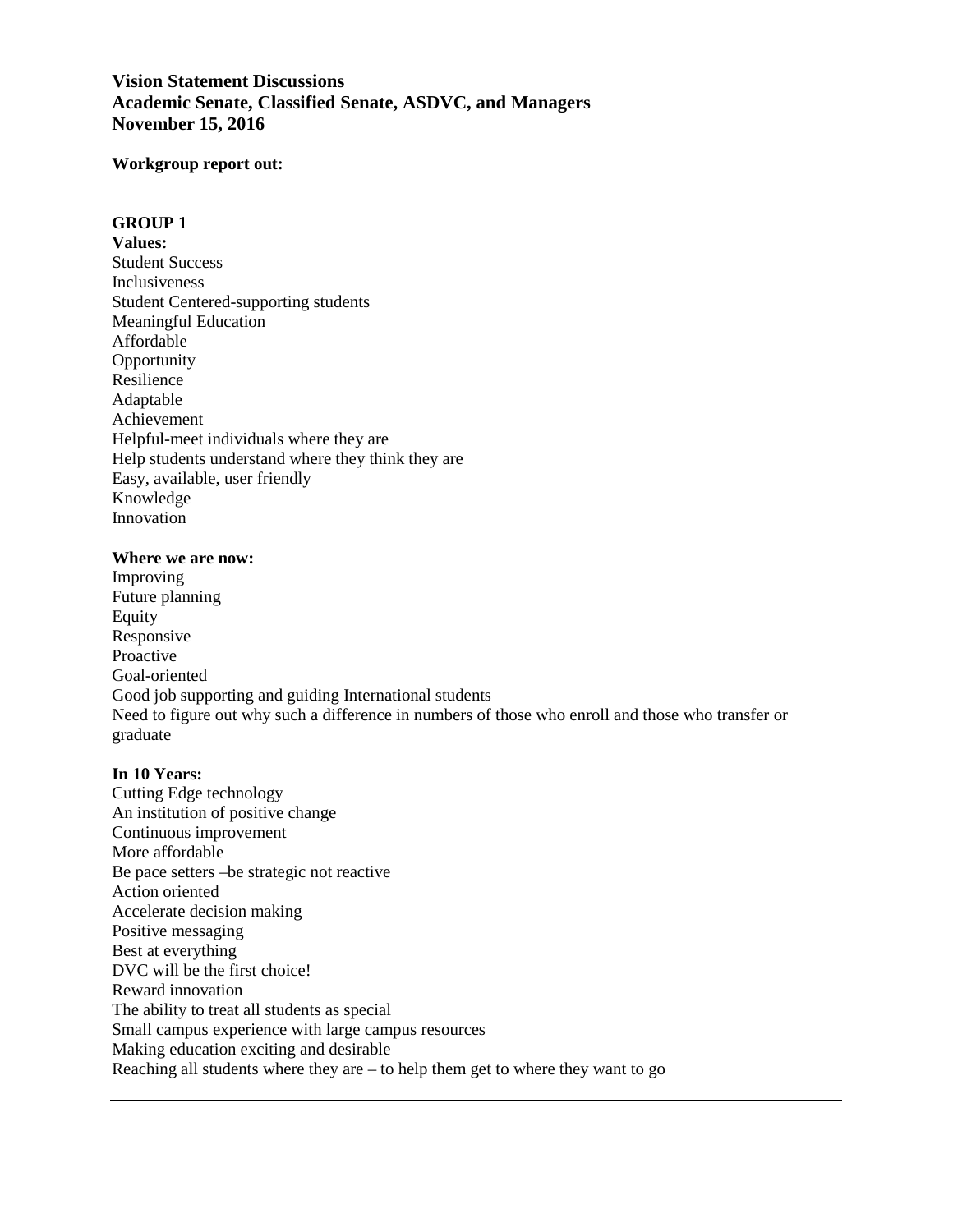Integrity being informed by excellence Empowerment-self-determination Innovation The power to act in the world through knowledge BE SEEN – Beginning with Excellence, Serving, Empowering, Educating, Nurturing Institutional lens Student experience Equity-wanting to be at the forefront, leaders, and a place of innovation as a college Creating empowered and contributing citizens through educational innovation and excellence

# **Other notes:**

**Values:**  Equity Integrity Learning Perseverance Compassion Empathy Service Communication **Creativity** Collaboration Empowerment-implies awareness of possibilities Are we about specific goal or values like citizenship? Continue to pursue, grow, strive "Enter to learn-leave to serve" –St Mary's

# **Where are we now:**

Scaling excellence to an institutional level Excellence-no default and never be the status quo Ongoing institutional excellence Grappling with equity – how to create an inclusive environment Need to connect the dots-we don't think about collaborating Recognizing the student experience In infancy of looking through an institutional lens Unified

# **In 10 years:**

We exemplify innovation We Develop capacities We Empower our Community We serve with compassion We embody social justice We exemplify equity, collaboration, and integrity Global Individuals speak for DVC, not just departments or themselves Feel like a family – know each other Innovation – critical thinking, challenge, contemporary On ramps for employment Transform students To be the college that others look to – doing the best, being forward, ahead of the curve, leading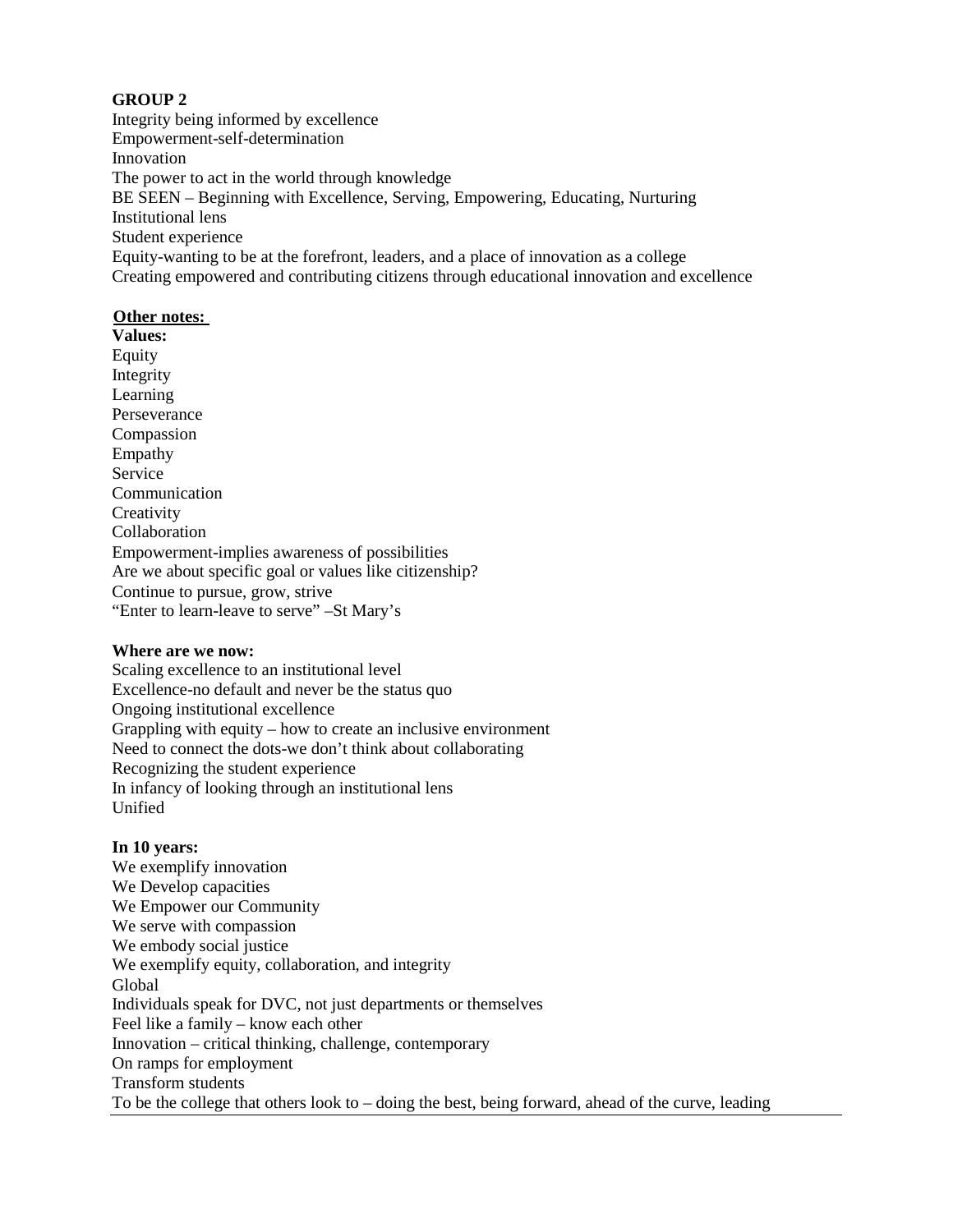We have future planning Developing equity-no big deal in 10 years Continuous improvement Provide inclusive culture that offers an affordable opportunity for a premiere education Success for all An inclusive organization focused on student success and positive change through meaningful education at an affordable price

### **Other notes:**

**Values:**  Student Success Affordability Resilience **Culture** A future you can afford Success you can afford Belong

# **Where we are now:**

Transitioning Responsive to student needs Improving Talking about Equity Introspective Adapting

# **In 10 years:**

DVC will provide and inclusive culture that offers an affordable opportunity for a premiere education Proactive vs Reactive Equity Positive change Increasing Student Success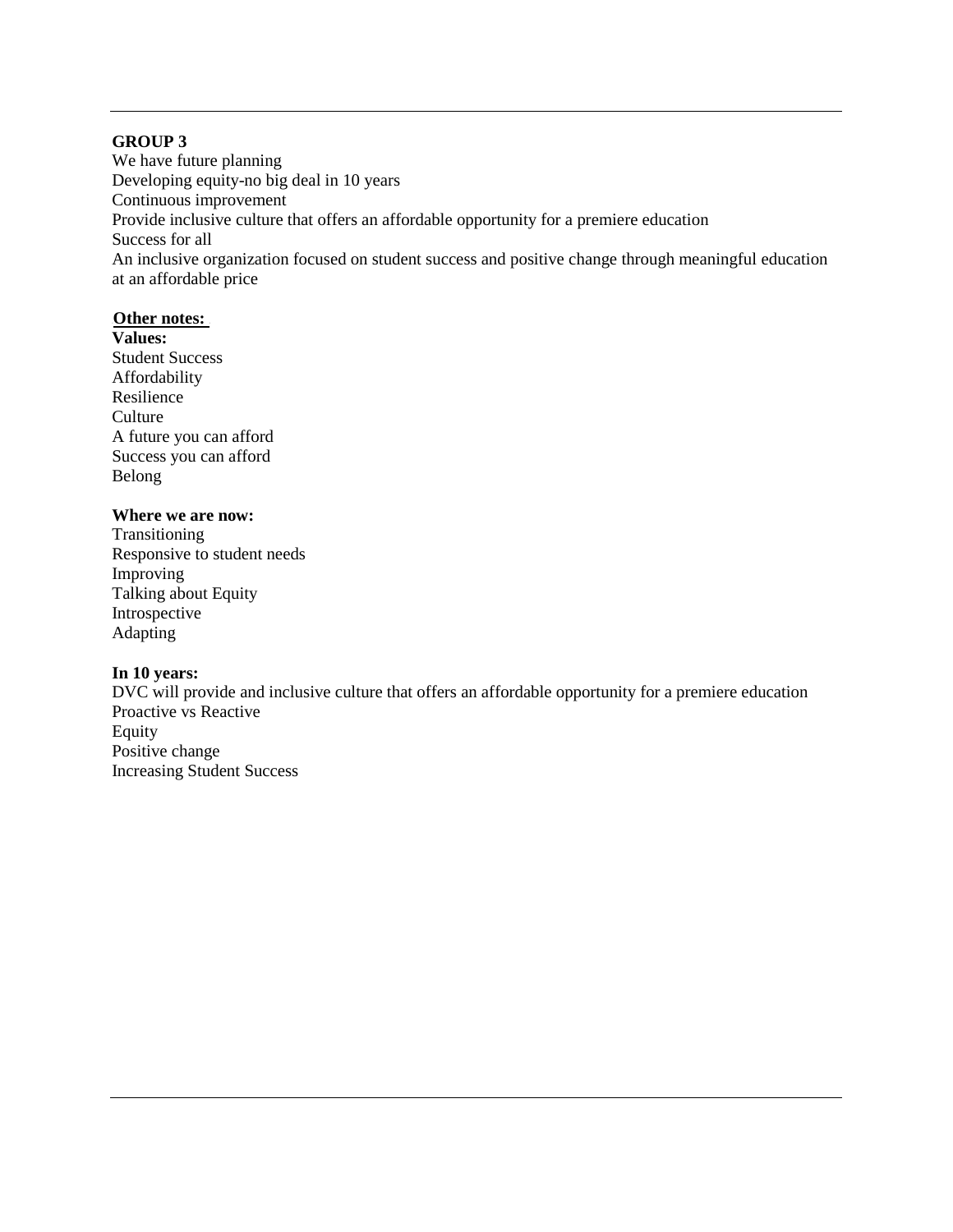To be aware of and responsive to the ever changing needs of students, employees, the labor market and community

Desire to communicate effectively-with students, each other

Being responsive vs proactive or predictive (be able to respond faster)

# **Other Notes:**

### **Values:**

Inclusive welcoming environment Aware of where our students are and where they want to go Meet each student where they are Equity Receptive

### **Where are we now:**

Too reactive Bureaucratically slow Siloes, isolated areas Too few in important conversations Workforce Development, transfer rates Not satisfied with status quo Learning communities Lots of individual champions We want our students to succeed Working on inclusiveness, equity, responsiveness, awareness

# **In 10 years:**

Meet each student individually and support their goals Receptive Involved as a community, caring Unified team-safe supportive learning community Empowering action in the world through knowledge More, better effective communication modes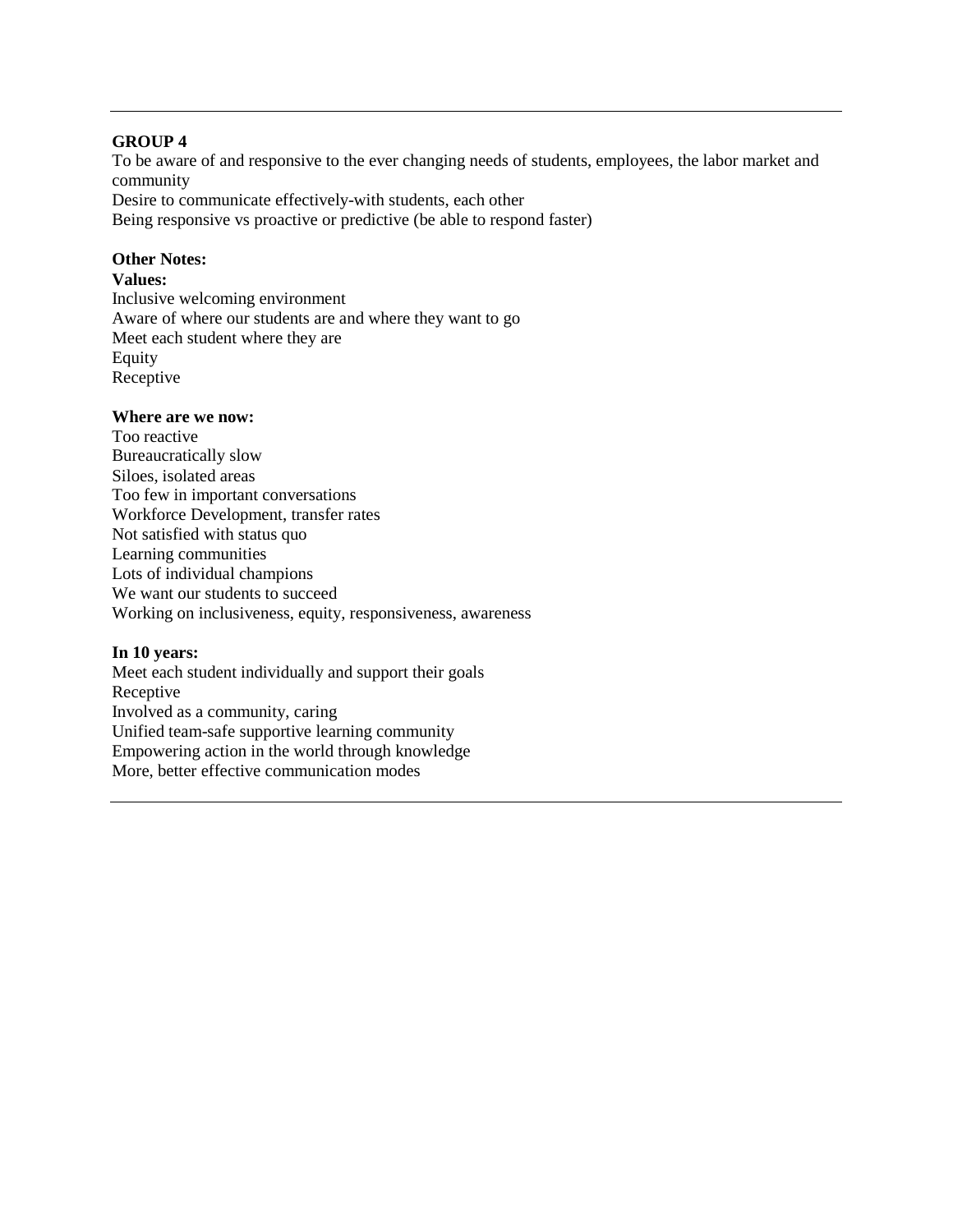Hard not to talk about this in terms of the election results-we feel less safe We need to speak back to hateful rhetoric-we need to stand for good things Knowledge Inclusivity We have a lot of buzz words but do we know how to live them Ohlone vision statement-A World of Culture United in Learning We need to give the words we use meaning that resonates

Move from a Shallow to deeper understanding Empowering Our Communities through knowledge.

Difference united by the light of knowledge.

### **Other notes:**

**Values:**  Excellence **Equity** Learning

### **Where are we now:**

Buzzword dance| Stuck in silos Don't live understanding Stuck in antiquated processes Radically different discussion than one week ago (All in reaction to fear and uncertainty of election and Monday's vandalism. Uncertainty for students, need for reassurance from President and Chancellor) Excellence of Knowledge>Conspiracy Anti-racist> racist Trust> Fear Openness> Closed An informed and educated public for democracy Empowered students who want to act in the world Safe Inclusion, knowledge, equity and acceptance with Beliefs, science, rigor, evidence, verifiable fact Post-election – DVC feels less safe, less sacred, less special We are frightened by the normalization of the rhetoric of hate, and the undermining of science and knowledge; and of democratic value

Our current value statements (Strategic Plan) now used as buzzwords with little meaning

#### **In 10 years:**

We need a short, decisive vision statement based on a common understanding of our values and a common practice of them Community